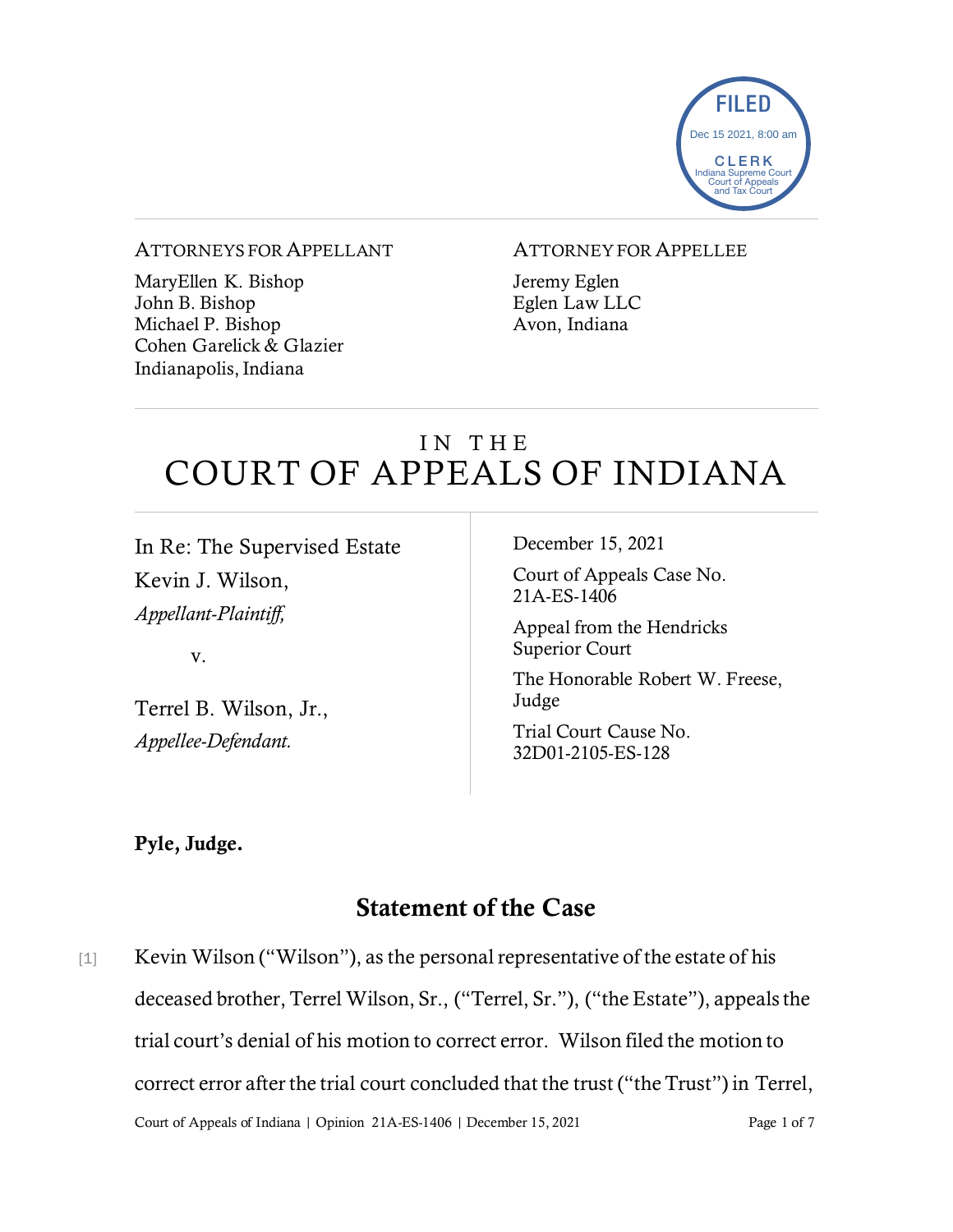Sr.'s, will ("the Will") was invalid because it failed to identify the beneficiaries with reasonable certainty as required by INDIANA CODE § 30-4-2-1. On appeal, Wilson contends that the language in the Will created a valid trust. Concluding that the Trust in the Will is invalid because it failed to identify the beneficiaries with reasonable certainty, we affirm the trial court's judgment.

[2] We affirm.

### Issue

Whether the trial court erred in denying Wilson's motion to correct error.

## Facts

[3] In October 2018, Terrel, Sr., executed the Will, which includes five Articles. In Article 1, Terrel, Sr., directed that expenses related to his last illness, funeral and burial, the costs of administration, and all taxes due by reason of his death be paid from the principal of his residuary estate. In Article 2, Terrel, Sr., identified four children, including Terrel, Jr., ("Terrel, Jr."). Article 3 concerned the distribution of Terrel, Sr.'s, tangible personal property. In Article 4, which is the subject of this appeal, Terrel, Sr., "g[a]ve all of the residue of [his] estate to [his] brother, [Wilson], as Trustee, IN TRUST, to be distributed to [Terrel, Sr.'s] family and others as per [his] instructions to [Wilson]." (App. Vol. 2 at 16). In Article 5, Terrel, Sr., appointed Wilson as the personal representative of the Estate and authorized the unsupervised administration of the Estate.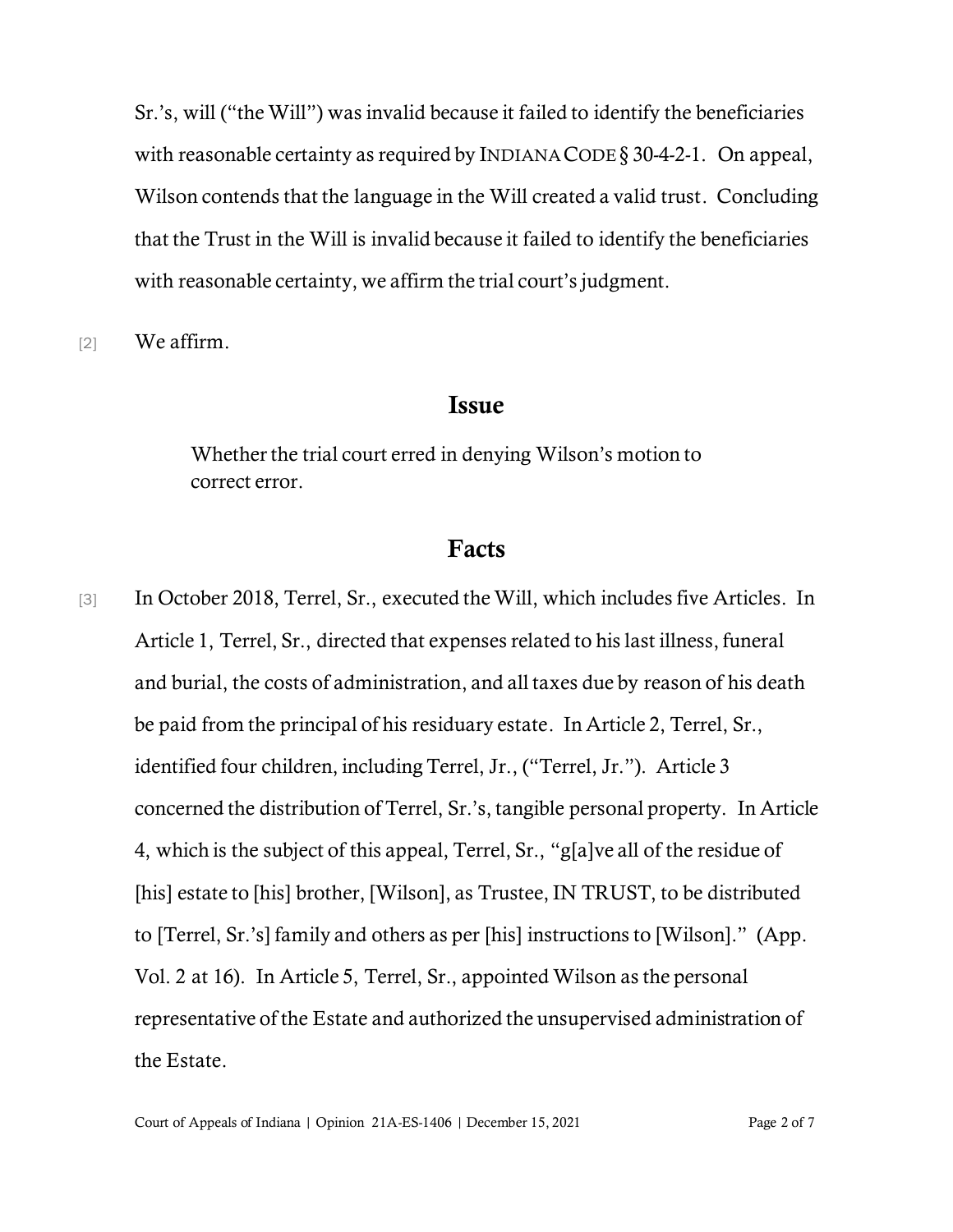- [4] Terrel, Sr., died in February 2021. Three weeks later, in March 2021, Wilson filed a petition to probate the Will without court supervision. The trial court granted Wilson's petition.
- [5] In April 2021, Terrel, Jr., filed a petition asking the trial court to require Wilson to produce the Trust referred to in Article 4 of the Will. One week later, Wilson filed a response to Terrel, Jr.'s petition. In his response, Wilson explained that "[t]o the best of [his] knowledge and after diligent search, the Last Will and Testament of [Terrel, Sr.] . . . [was] the only document showing the intent of the testator as to the distribution of his estate." (App. Vol. 2 at 24).
- [6] Shortly thereafter, Terrel, Jr., filed a petition to revoke the unsupervised administration of his father's estate. In this petition, Terrel, Jr., argued that the Trust in the Will was invalid because it failed to identify the beneficiaries with reasonable certainty as required by INDIANA CODE§ 30-4-2-1. Terrel, Jr., asked the trial court to: (1) issue an order requiring supervision of the Estate; (2) require Wilson to post a bond; (3) order an accounting of Wilson's actions; and (4) order the residuary of the Estate to be distributed, pursuant to INDIANA CODE § 29-1-2-4, under the law of intestate succession.
- [7] In May 2021, the trial court granted Terrel, Jr.'s, petition without a hearing. In its order, the trial court concluded that the Trust had failed to identify the trust beneficiaries with reasonable certainty as required by INDIANACODE § 30-4-2- 1. In addition, the trial court ordered the supervised administration of the Estate and required Wilson to post a bond and file an accounting of his actions.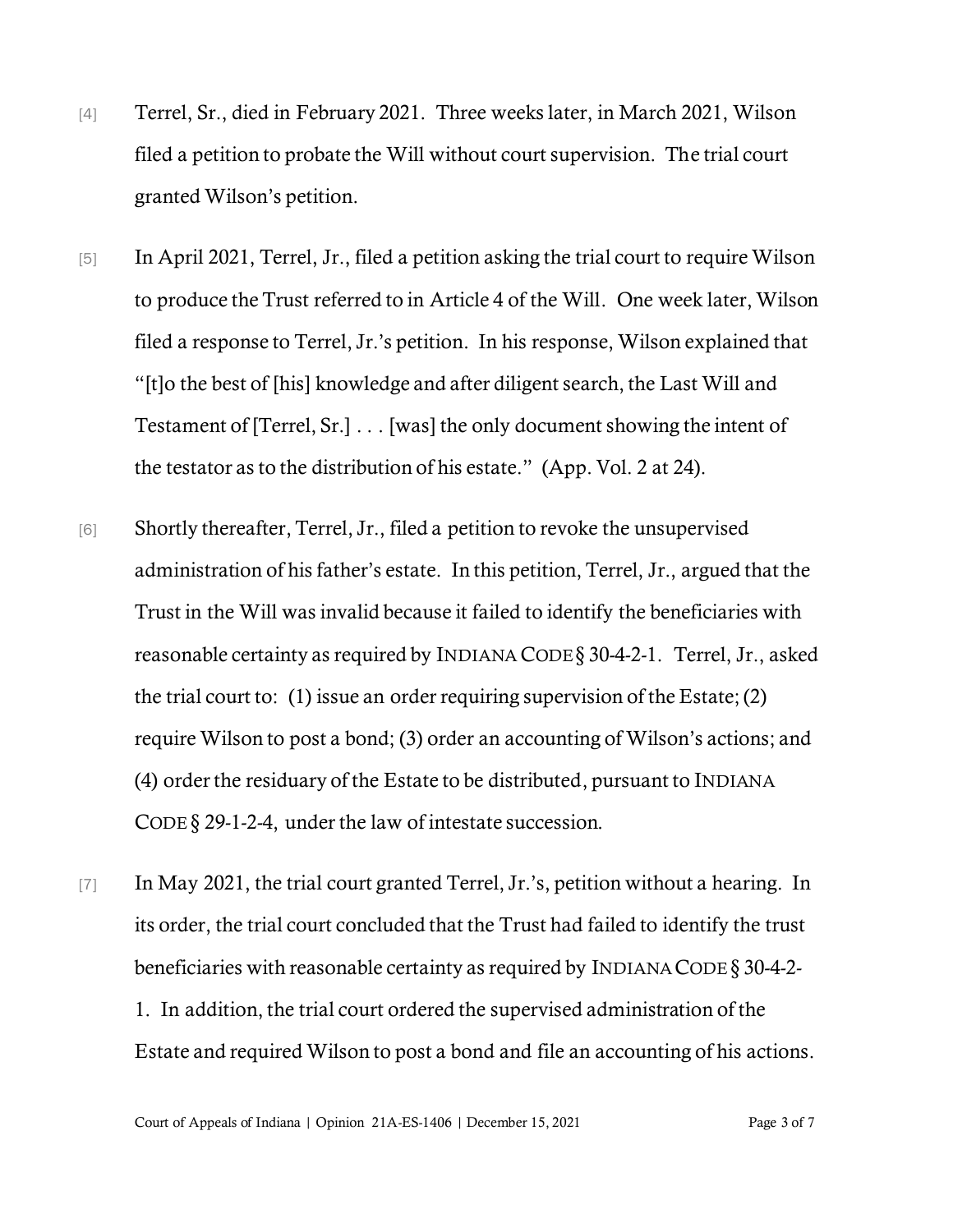Lastly, the trial court concluded that "[b]ecause no trust can exist, the disposition of the residuary of the Estate through Article 4 is ineffective. As such, [pursuant to INDIANA CODE  $\S$  29-1-2-4,] the residuary assets of the Estate must be distributed according to the laws of intestate succession." (App. Vol. 2 at 38).

- [8] Two weeks later, Wilson filed a motion to correct error, wherein he argued that "[t]he beneficiaries [had been] sufficiently identified from the language '*to my family and others as per my instructions to him.*'" (App. Vol. 2 at 43) (emphasis in the original). The trial court denied Wilson's motion.
- [9] Wilson now appeals.

# Decision

- [10] Wilson appeals the denial of his motion to correct error. We generally review the trial court's ruling on a motion to correct error for an abuse of discretion. *Poiry v. City of New Haven*, 113 N.E.3d 1236, 1239 (Ind. Ct. App. 2018). However, where the issue raised in the motion to correct is a question of law, the standard of review is de novo. *Id*. Here, Wilson's motion to correct error raised issues regarding trusts and the Indiana Trust Code. Because the interpretation of trusts and statutes presents questions of law, our standard of review is de novo. *See Fulp v. Gilliland*, 998 N.E.2d 204, 207 (Ind. 2013).
- Court of Appeals of Indiana | Opinion 21A-ES-1406 | December 15, 2021 Page 4 of 7 [11] Wilson argues that the trial court erred when it denied his motion to correct error because "[t]he language in the Will create[d] a valid trust under Indiana law." (Wilson's Br. 10). According to Wilson, "[t]he beneficiaries [had been]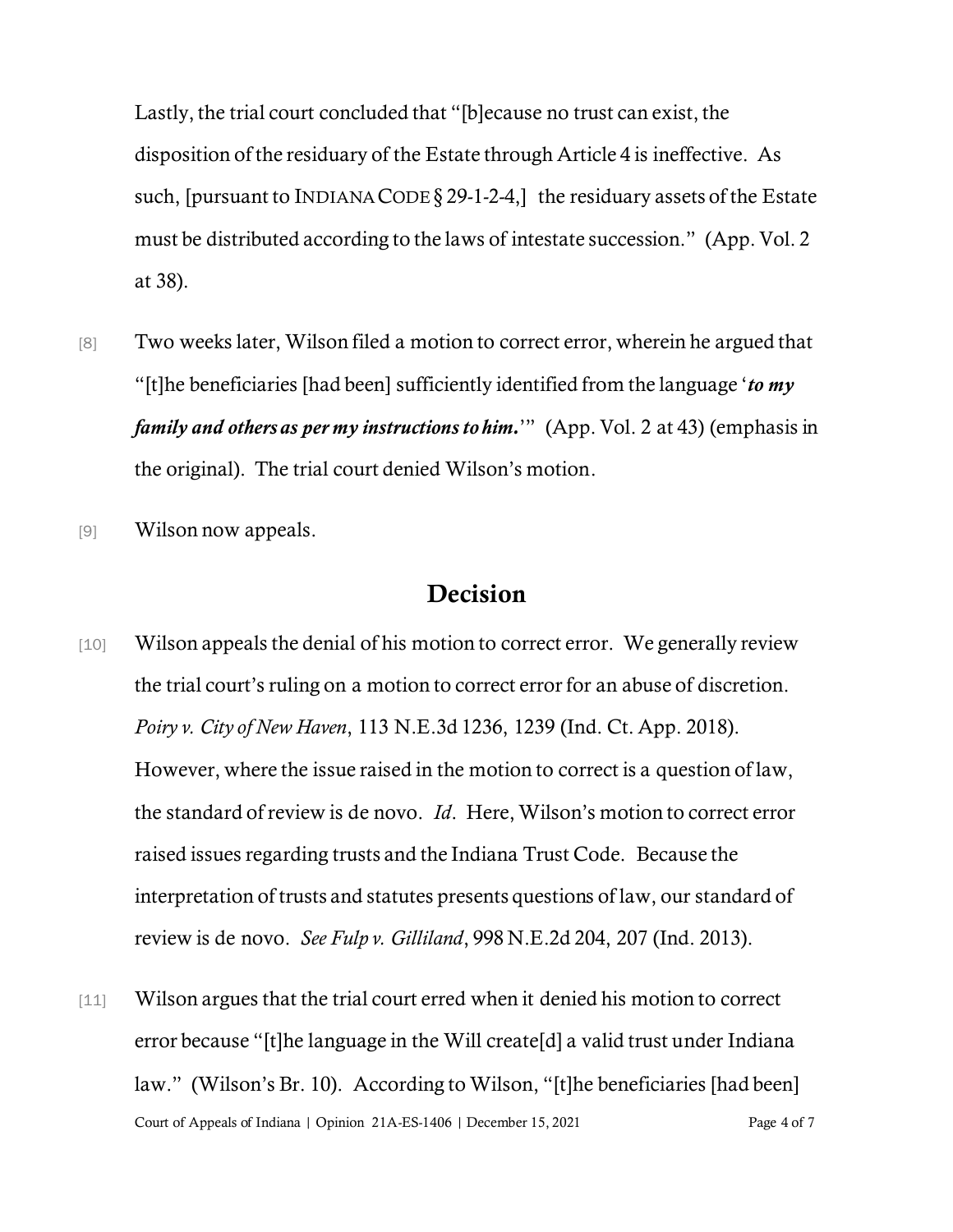sufficiently identified from the language '*to my family and others as per my* 

*instructions to him.*" (Wilson's Br. 10) (emphasis in the original). We disagree.

[12] INDIANA CODE § 30-4-2-1 provides, in relevant part, as follows:

(c) Except as required in the applicable probate law for the execution of wills, no formal language is required to create a trust, but *the terms of the trust must be sufficiently definite so that* the trust property, the identity of the trustee, the nature of the trustee's interest, *the identity of the beneficiary*, the nature of the beneficiary's interest and the purpose of the trust *may be ascertained with reasonable certainty.*

\* \* \* \* \*

(f) A trust has a beneficiary if the beneficiary can be presently ascertained or ascertained in the future, subject to any applicable rule against perpetuities.

(g) A power of a trustee to select a beneficiary from an indefinite class is valid[.]

IND.CODE § 30-4-2-1. (Emphasis added).

- [13] The burden of proof rests on the party seeking to impose the trust. *Presbytery of Ohio Valley, Inc. v. OPC, Inc.*, 973 N.E.2d 1099, 1108 (Ind. 2012). Thus, here, the burden was on Wilson as the named trustee seeking to impose the Trust.
- [14] A trustee is the legal title holder of trust property. *Doll v. Post*, 132 N.E.3d 34, 39 (Ind. Ct. App. 2019) (citing I.C. § 30-4-2-6), *trans. denied*. The beneficiaries are the equitable title holders. *Doll*, 132 N.E.3d at 39 (citing I.C. § 30-4-2-7). Although the trust's settlor need not identify a beneficiary with exact precision, the settlor must give the trustee the ability to determine an intended beneficiary.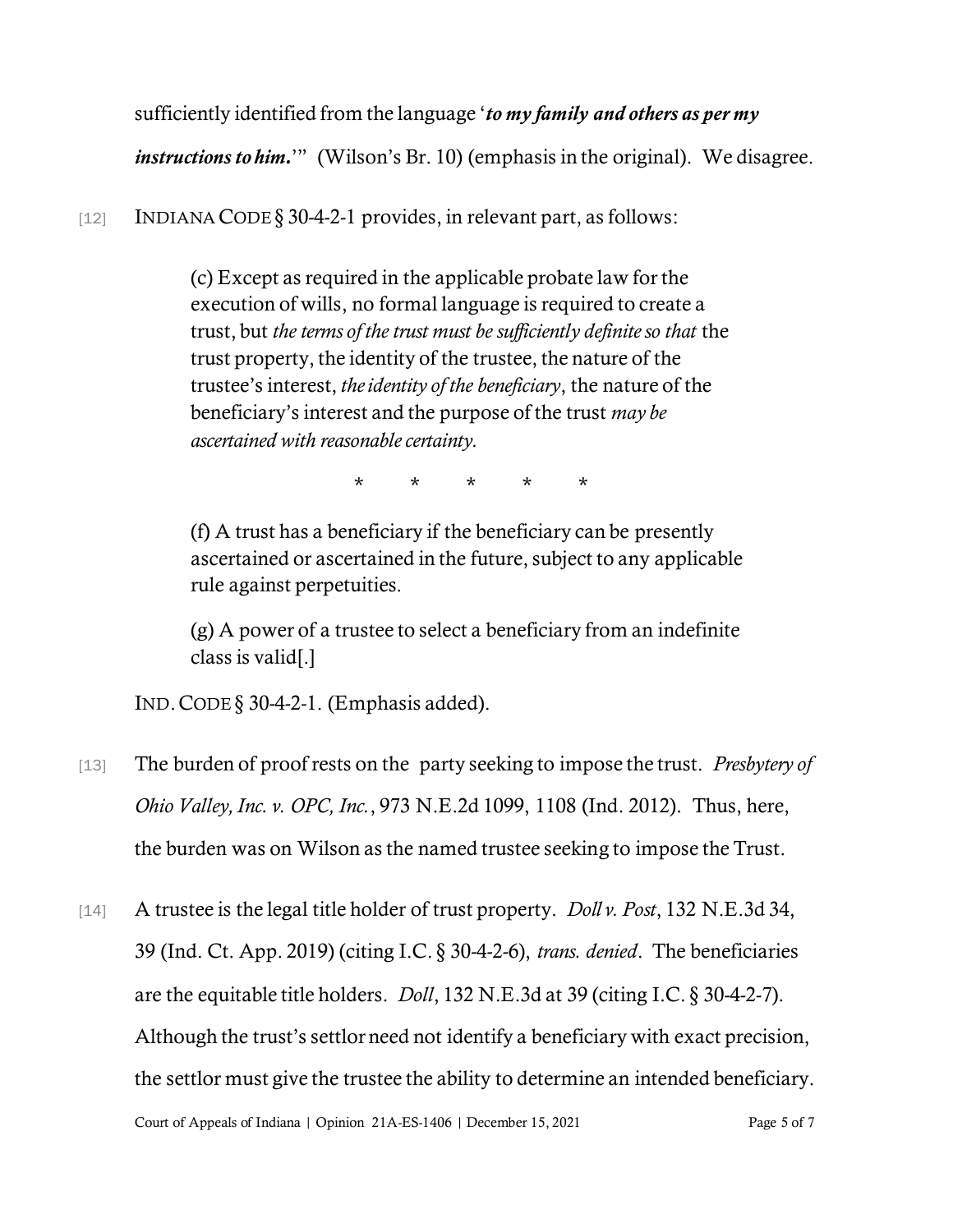*Doll*, 132 N.E.3d at 39. Specifically, INDIANACODE § 30-4-2-1(c) directs the settlor to identify a beneficiary with "reasonable certainty." *Id*. In addition, INDIANA CODE  $\S 30-4-2-1(f)$  states that a beneficiary must be capable of being "ascertained," *Id*. INDIANA CODE § 30-4-2-1(g) further provides that a trustee can select a beneficiary "from an indefinite class," which itself requires that the settlor first limit the trustee's discretion by identifying an indefinite class.

- [15] Nothing close to such an identification exists here, where the designated beneficiaries are "my family and others[.]" (App. Vol. 2 at 16). The parties agree that the Probate Code includes a definition for "family." *See* INDIANA CODE § 29-1-6-1(c). However, neither the Trust Code nor the Probate Code defines "others." We, therefore, look to the dictionary definition. *See, e.g., Rainbow Realty Group, Inc. v. Carter*, 131 N.E.3d 168, 174 (Ind. 2019) (explaining that when the legislature does not define a term, we turn to the generallanguage dictionary). Merriam-Webster defines "other" as "a different or additional one." (Merriam-Webster Dictionary, https://www.merriamwebster.com/dictionary/others, (last visited November 19, 2021)). Thus, the generalization "my family and others" clearly does not satisfy the statutory requirement that trust beneficiaries be identified with reasonable certainty. Indeed, as Terrel, Jr., aptly notes,"[t]he plain meaning of 'my family and others' literally includes everyone on Earth." (Terrel, Jr.'s Br. 8-9).
- [16] Because the generalization "my family and others" does not satisfy the statutory requirement that beneficiaries be identified with reasonable certainty,

Court of Appeals of Indiana | Opinion 21A-ES-1406 | December 15, 2021 Page 6 of 7